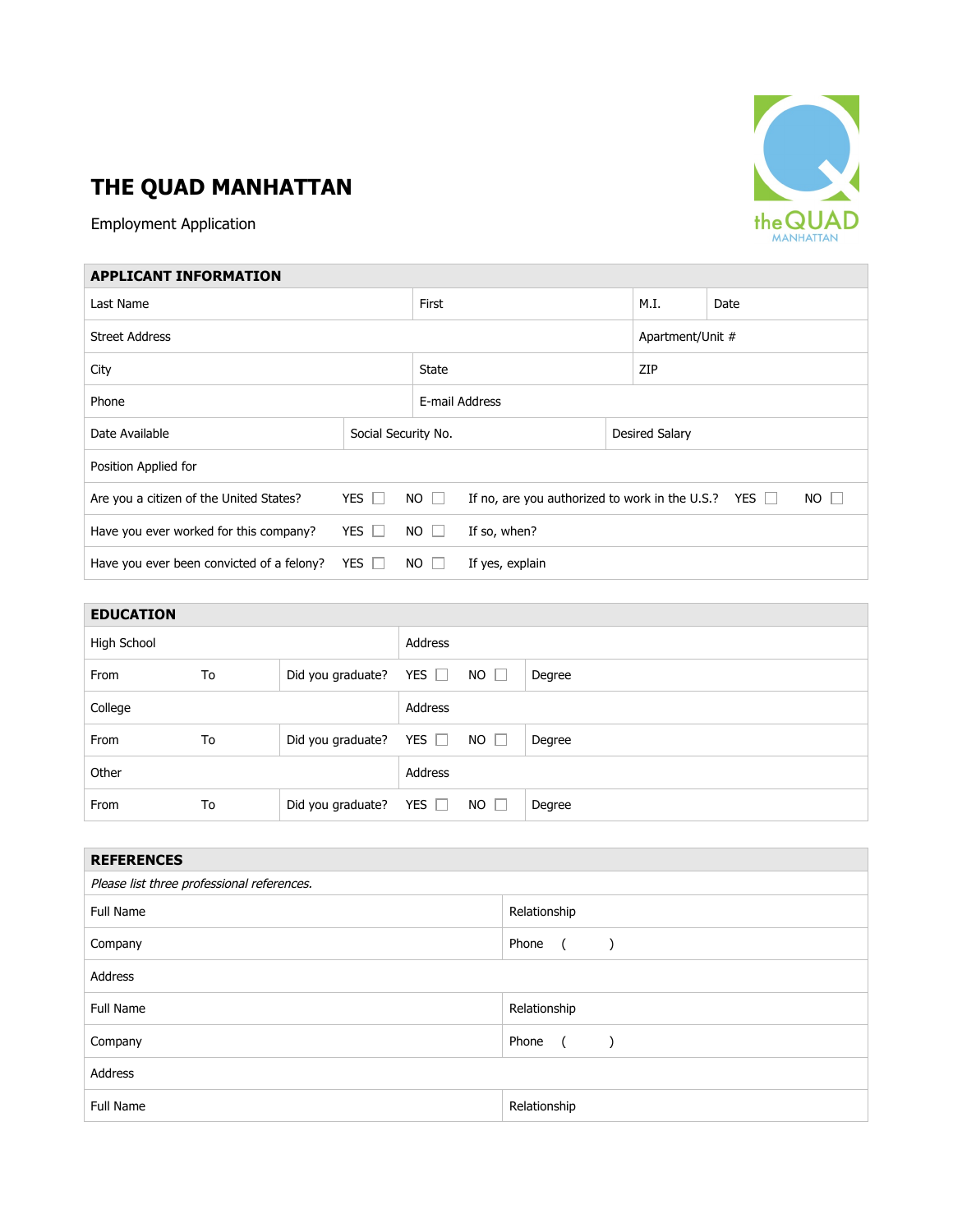| <b>PREVIOUS EMPLOYMENT</b>                                                                         |                                                                                          |                    |                        |                                       |                                       |  |
|----------------------------------------------------------------------------------------------------|------------------------------------------------------------------------------------------|--------------------|------------------------|---------------------------------------|---------------------------------------|--|
| Company                                                                                            |                                                                                          |                    |                        | Phone<br>$\mathcal{C}$<br>- (         |                                       |  |
| Address                                                                                            |                                                                                          |                    |                        | Supervisor                            |                                       |  |
| Job Title                                                                                          |                                                                                          |                    | <b>Starting Salary</b> | \$                                    | <b>Ending Salary</b><br>$\frac{1}{2}$ |  |
| Responsibilities                                                                                   |                                                                                          |                    |                        |                                       |                                       |  |
| From                                                                                               | To                                                                                       | Reason for Leaving |                        |                                       |                                       |  |
|                                                                                                    | YES $\square$<br>$NO$ $\Box$<br>May we contact your previous supervisor for a reference? |                    |                        |                                       |                                       |  |
| Company<br>Phone<br>$\mathcal{E}$<br>$\left($                                                      |                                                                                          |                    |                        |                                       |                                       |  |
| Address                                                                                            | Supervisor                                                                               |                    |                        |                                       |                                       |  |
| Job Title                                                                                          |                                                                                          |                    | \$                     | <b>Ending Salary</b><br>$\frac{1}{2}$ |                                       |  |
| Responsibilities                                                                                   |                                                                                          |                    |                        |                                       |                                       |  |
| From                                                                                               | Reason for Leaving<br>To                                                                 |                    |                        |                                       |                                       |  |
| YES $\square$<br>$NO$ $\Box$<br>May we contact your previous supervisor for a reference?           |                                                                                          |                    |                        |                                       |                                       |  |
| Phone<br>Company<br>$\mathcal{E}$<br>$\left($                                                      |                                                                                          |                    |                        |                                       |                                       |  |
| Address<br>Supervisor                                                                              |                                                                                          |                    |                        |                                       |                                       |  |
| Job Title                                                                                          |                                                                                          |                    | \$                     | <b>Ending Salary</b><br>\$            |                                       |  |
| Responsibilities                                                                                   |                                                                                          |                    |                        |                                       |                                       |  |
| From                                                                                               | Reason for Leaving<br>To                                                                 |                    |                        |                                       |                                       |  |
| May we contact your previous supervisor for a reference?<br><b>YES</b><br>$\Box$<br>$NO$ $\square$ |                                                                                          |                    |                        |                                       |                                       |  |

## **MILITARY SERVICE** Branch **From Tomas and Tomas and Tomas and Tomas and Tomas and Tomas and Tomas and Tomas and Tomas and Tomas and To** Rank at Discharge Type of Discharge Type of Discharge Type of Discharge Type of Discharge Type of Discharge Type of Discharge Type of Discharge Type of Discharge Type of Discharge Type of Discharge Type of Discharge Type o If other than honorable, explain

## **RESUME AND COVER LETTER ATTACHMENT**

A most recent resume and cover letter must be attached to this application with a statement of intentions for working with The Quad Manhattan and teaching philosophy if applicable.

## **DISCLAIMER AND SIGNATURE**

I certify that my answers are true and complete to the best of my knowledge.

If this application leads to employment, I understand that false or misleading information in my application or interview may result in my release.

Signature Date Date of the Date of the Date of the Date of the Date of the Date of the Date of the Date of the

Witness while the control of the control of the control of the control of the control of the control of the control of<br>Signature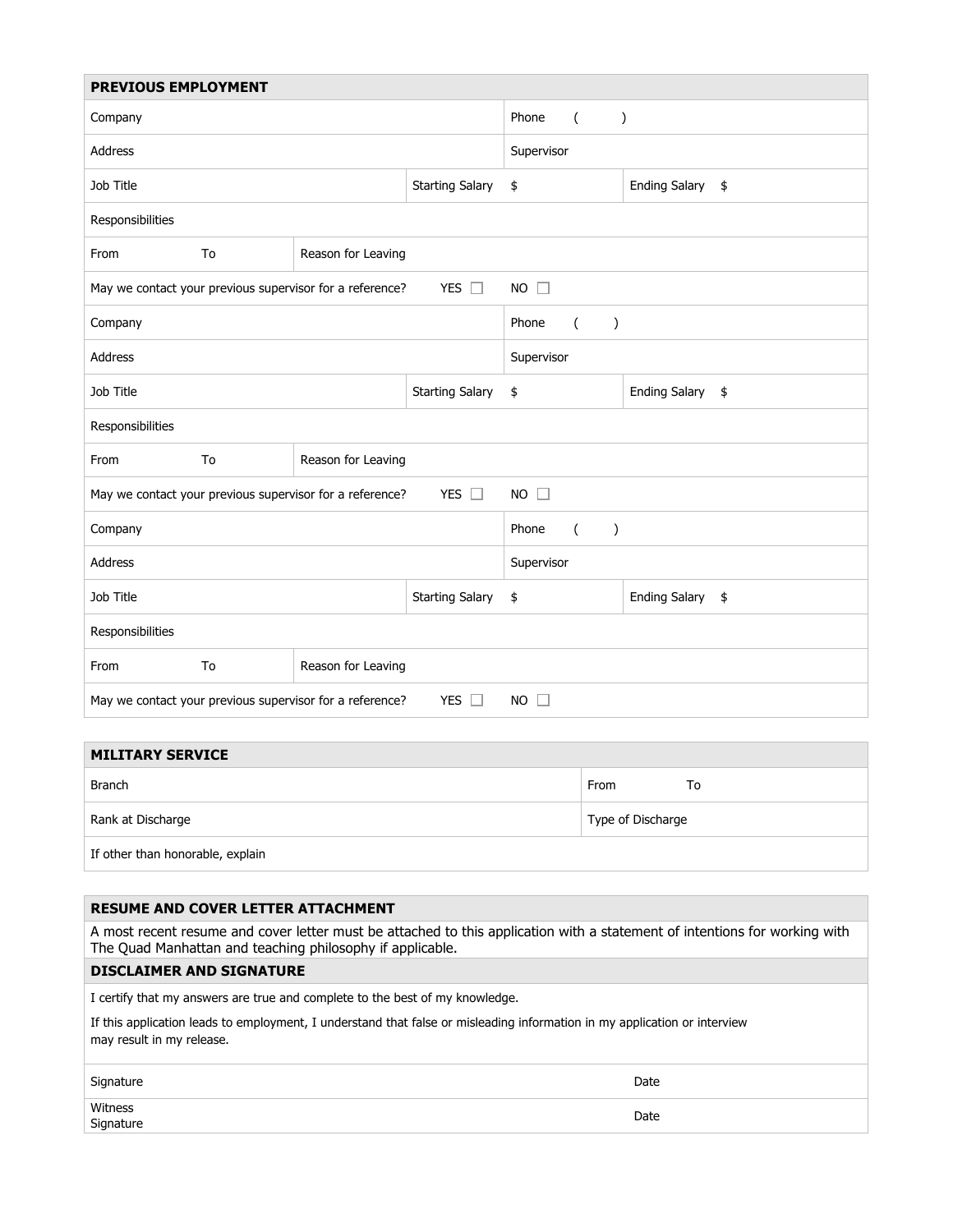|        | HOUSEHOLD MEMBERS ~DO NOT USE THIS FORM~<br><b>Medical Statement</b>                                                                          | $\Box$ Substitute<br>(CHECK ONE)<br><b>Provider</b><br>Volunteer<br>Other Staff<br>$\Box$ Assistant<br>$\Box$ Teacher<br>Director<br>$\sim$                                                                                                                                                                              |
|--------|-----------------------------------------------------------------------------------------------------------------------------------------------|--------------------------------------------------------------------------------------------------------------------------------------------------------------------------------------------------------------------------------------------------------------------------------------------------------------------------|
| Submit | <b>INSTRUCTIONS</b><br>$\bullet$<br>complete and sign the Medical Condition section<br>$\bullet$<br>Maintain<br><b>On-Site</b><br>is included | A signature is required on both pages of this form.<br>Only a health care provider (physician, physician's assistant, nurse practitioner) may<br>A registered nurse is NOT authorized to sign the Medical Condition section<br>A health care provider may use an equivalent form as long as the information on this form |
|        | Applicant Name:                                                                                                                               | <b>Typical</b><br>Date of Birth:<br><b>Duties of Day</b><br><b>Care Program</b>                                                                                                                                                                                                                                          |
|        | Lifting and carrying children<br>Close contact with children<br>Direct supervision of children<br>Desk work                                   | Driver of vehicle<br>٠<br>Food preparation<br>٠<br>Facility maintenance<br>٠<br>Evacuation of children in an emergency                                                                                                                                                                                                   |
|        | <b>Medical Condition</b>                                                                                                                      | Date of Exam:                                                                                                                                                                                                                                                                                                            |
|        | On the basis of my findings and on my knowledge of the above-named individual, I find that:                                                   |                                                                                                                                                                                                                                                                                                                          |
|        | He/she is physically fit to provide child day<br>care and perform the duties listed above.                                                    | NO (NOT symptom free)<br>$\Box$ YES (symptom free)                                                                                                                                                                                                                                                                       |
|        | He/she is currently not exhibiting signs or<br>symptoms of a communicable disease that<br>could be transmitted during day care.               | $\Box$ YES (symptom free)<br>$\Box$ NO (NOT symptom free)                                                                                                                                                                                                                                                                |
|        | He/she is currently not exhibiting signs or<br>symptoms suggestive of an emotional or                                                         | $\Box$ NO (NOT symptom free)<br>$\Box$ YES (symptom free)                                                                                                                                                                                                                                                                |

| Signature (physician, physician's assistant, nurse practitioner) |             |  |  |
|------------------------------------------------------------------|-------------|--|--|
| <b>Name</b> (Please PRINT clearly)                               | Title       |  |  |
| $\blacksquare$<br><b>Phone</b>                                   | <b>Date</b> |  |  |

psychological disorder that would hinder his/her ability to care for children.

**For any "No" responses,** indicate

Restrictions: